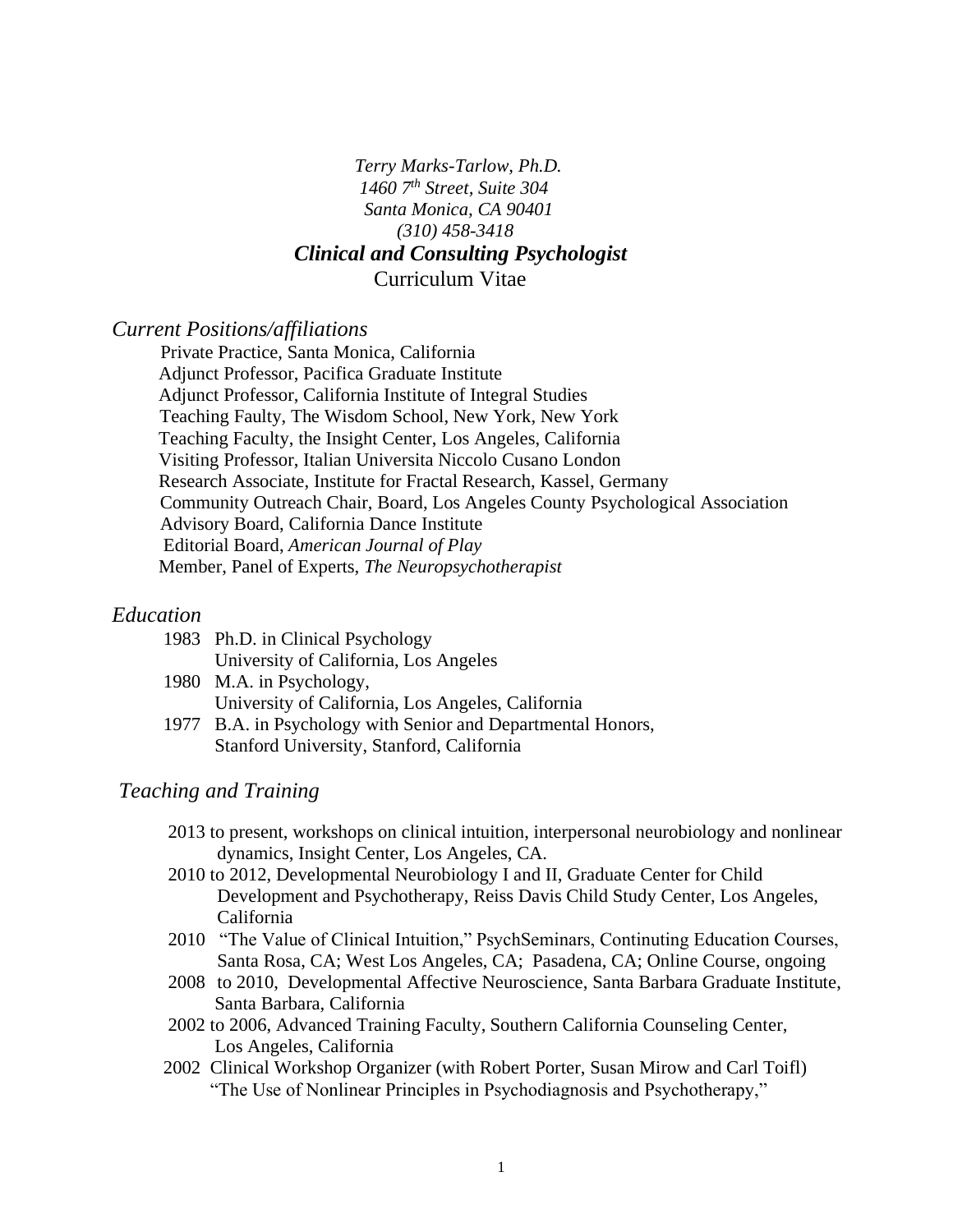Annual Convention of the Society for Chaos Theory in Psychology, Portland, Oregon 1999 Invited Speaker, MCEP Credits, "Paradox Lost/Paradox Regained,"

- Los Angeles County Psychological Association Annual Convention, Los Angeles, California
- 1998 MCEP Credits program, "Psychological Boundaries Reconceptualized From the Edge of Chaos," Los Angeles County Psychological Association Annual Convention, Los Angeles, California
- 1997 MCEP Credits program, "The Creative Edge: Chaos and Complexity Theories Applied to Clinical Practice," Los Angeles County Psychological Association Convention, Los Angeles, California
- 1997 City Hearts Staff Training (artists working with high risk youth), based on my book, *Creativity Inside Out,* Topanga, California
- 1996 MCEP Credits program, "The Self as a Dynamical System," Los Angeles County Psychological Association Convention, Los Angeles, California, 1996
- 1985 Coordinator, Moderator, UCLA Extension Workshop "Whatever Happened to Play and Spontaneity?"
- 1984 Moderator, UCLA Extension Lecture Series, "Creativity and the Creative Process":
- 1980 to 1981, Teaching Assistant, Department of Psychology, University of California, Los Angeles

## *Publications:*

## *BOOKS*

- Marks-Tarlow, T. (2021). *Mythic Imagination Today: The Interpenetration of Mythology and Science*. Leiden, NL: Brill Press.
- Marks-Tarlow, T., Shapiro, Y., Wolf, K. & Friedman, H. (Eds.) (2020). *A Fractal Epistemology for a Scientific Psychology: Bridging the Personal with the Transpersonal.* Newcastle Upon Tyne, UK: Cambridge Scholars.
- Marks-Tarlow, T., Solomon, M., & Siegel, D. (Eds.)(2018). *Play and Creativity in Psychotherapy.* New York: W.W. Norton
- Marks-Tarlow, T. (PESI, 2016), Truly Mindful Coloring: Stay Calm, Reduce Stress, & Self Express.
- Marks-Tarlow, T. (2014, Norton), *Awakening Clinical Intuition: An Experiential Workbook*.
- Marks-Tarlow, T. & McCrory, P. Eds. (2014, The Los Angeles County Psychological Association), *Mirrors of the Mind 2: The Psychotherapist as Artist.*
- Marks-Tarlow, T. Ed. (2013, The Los Angeles County Psychological Association), *Mirrors of the Mind: The Psychotherapist as Artist.*
- Marks-Tarlow, T. (2012; preface by Allan Schore), *Clinical Intuition in Psychotherapy*. New York: Norton.
- Marks-Tarlow, T. (2008; preface by Daniel Siegel), *Psyche's Veil: Psychotherapy, Fractals and Complexity*. London: Routledge.
- Vrobel, S., Rössler, O. & Marks-Tarlow, T., Eds. (2008). *Simultaneity: Temporal Structures and Observer Perspectives*. Singapore: World Scientific.
- Marks-Tarlow, T. (1996; preface by Howard Gardner), *Creativity Inside Out: Learning Through Multiple Intelligences,* Palo Alto, California: Addison-Wesley.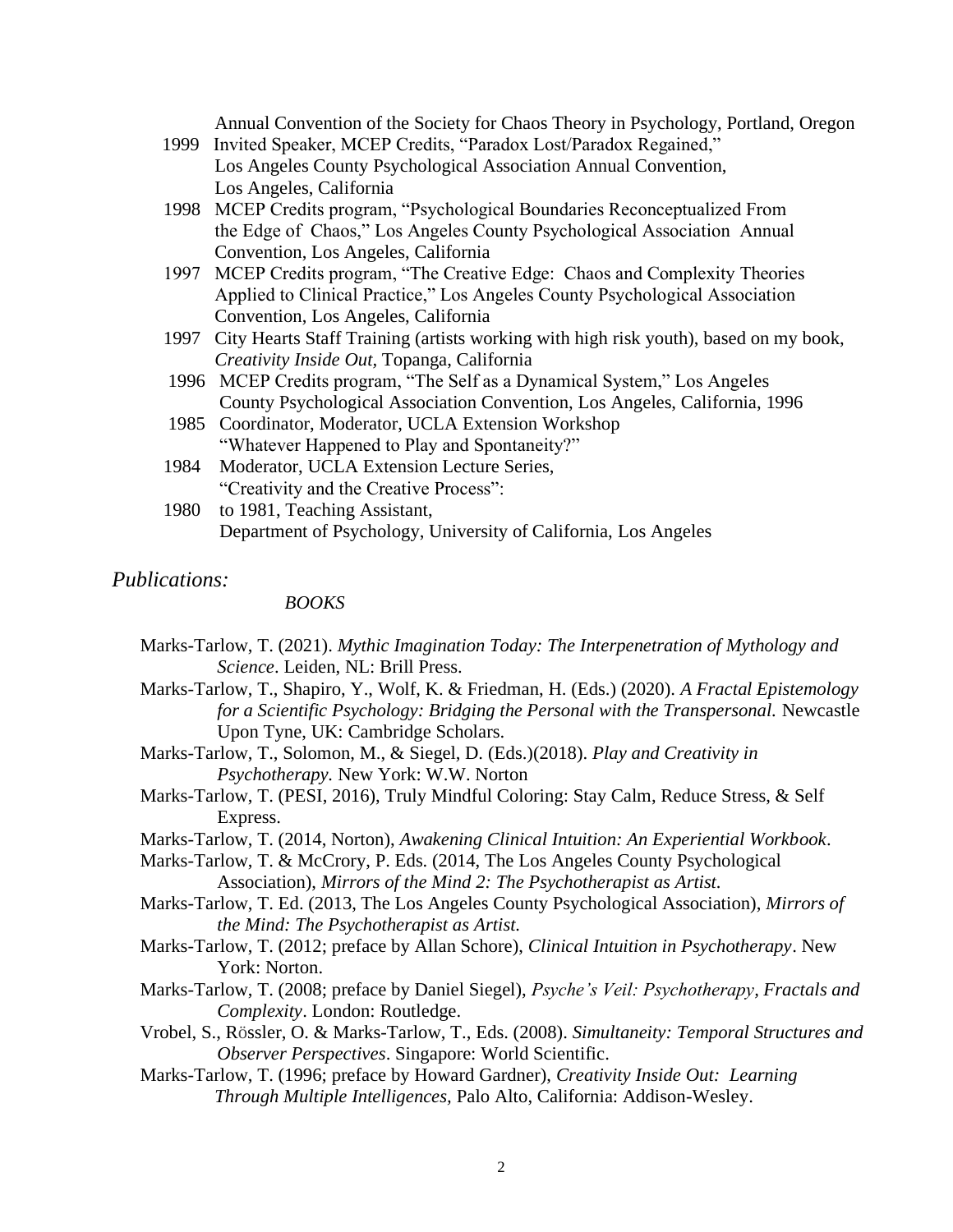#### *ARTICLES AND CHAPTERS*

- Marks-Tarlow, T. (2021). Birds of a feather: The importance of interpersonal synchrony in psychotherapy. In Siegel, D.J., Schore, A.N., & Cozolino, L. (Eds), *Interpersonal neurobiology and clinical practice* (pp. 261-292). New York: Norton.
- Marks-Tarlow, T., & Shapiro, Y. (2021). Synchronicity, acausal connection, and the fractal dynamics of clinical practice. *Psychoanalytic Dialogues*, *31*(4), 468-486.
- Marks-Tarlow, T., & Shapiro, Y. (2021). Bridging the Unbridgeable: Toward a Meta-Reductive Science of Experience: Response to Harris and Cartwright Commentaries. *Psychoanalytic Dialogues*, *31*(4), 503-510.
- Shapiro, Y., & Marks-Tarlow, T. (2021). Varieties of Clinical Intuition: Explicit, Implicit, and Nonlocal Neurodynamics. *Psychoanalytic Dialogues*, *31*(3), 262-281.
- Shapiro, Y., & Marks-Tarlow, T. (2021). Clinical Intuition under Scrutiny: From Potholes to Possibilities. *Psychoanalytic Dialogues*, *31*(3), 302-311.
- [Marks-Tarlow, T. \(2021\). Reflections and Possibilities, in](https://www.markstarlow.com/wp-content/uploads/2021/01/SoP_January_2021_MarksTarlow-201230-104505.pdf) *The Science of Psychotherapy*, [January issue.](https://www.markstarlow.com/wp-content/uploads/2021/01/SoP_January_2021_MarksTarlow-201230-104505.pdf)
- [Marks-Tarlow, T., & Haen, C. \(2019\). A neuroscience perspective on creative arts therapies and](http://www.markstarlow.com/wp-content/uploads/2018/10/Chapter-3-Haen-Book.pdf)  [adolescent groups. In C. Haen & N. Boyd Webb \(Eds.\),](http://www.markstarlow.com/wp-content/uploads/2018/10/Chapter-3-Haen-Book.pdf) *Creative arts-based group [therapy with adolescents: Theory and practice](http://www.markstarlow.com/wp-content/uploads/2018/10/Chapter-3-Haen-Book.pdf)* (pp. 46-66). New York, NY: Routledge.
- [Marks-Tarlow, T. \(2018\). Fractal Entanglement Between Observer and Observed,](http://www.markstarlow.com/wp-content/uploads/2018/04/Fractal-Entanglement-Journal-of-Semiotics-Visual-Rhetoric-2018.pdf) *Journal of [Semiotics and Visual Rhetoric](http://www.markstarlow.com/wp-content/uploads/2018/04/Fractal-Entanglement-Journal-of-Semiotics-Visual-Rhetoric-2018.pdf)*, 2(1), 1-14.
- Marks-Tarlow, T. (2017). I am an Avatar of myself. *American Journal of Play*, 9(2), 169-201.
- Shapiro, Y., Marks-Tarlow, T. & Fridman, J. (2017). Listening beneath the words: Parallel processes in music and psychotherapy. *American Journal of Play*, 9(2), 228-251.
- Marks-Tarlow, T. (2015). The Nonlinear Dynamics of Clinical Intuition*. Chaos & Complexity Letters*, 8, 2-3, 1 – 24.
- Marks-Tarlow, T., & Panksepp, J. (2015). Top-down versus bottom up perspectives on clinically significant memory reconsolidation. *Brain and Behavioral Sciences*, 38, 33  $-34.$
- Marks-Tarlow, T. (2015). Embodied Clinical Truths. *International Body Psychotherapy Journal: The Art and Science of Somatic Praxis.* 14(2), 12 – 27.
- Marks-Tarlow, T., Hay, M., & Klitzner, H. (2015) Quaternions, Chirality, Exchange Interactions: A New Tool or Neuroscience? *Newsletter of the Society for Chaos Theory in Psychology & Live Sciences,* 23, 1, 8 – 14.
- Marks-Tarlow, T. (in press). Games Therapists Play: Hide and Seek in the Therapeutic Dialogue*. Handbook of Play* (Eberle & Johnson, Eds.), pp. 267-297.
- Marks-Tarlow, T. (2015). From Emergency to Emergence: The Deep Structure of Play in Psychotherapy, *Psychoanalytic Dialogues,* 25, 1, 108-123.
- Marks-Tarlow, T. (2014). The Interpersonal Neurobiology of Clinical Intuition. *Smith College Studies in Social Work,* 84, 219-234.
- Marks-Tarlow, T. (2014). Clinical Intuition at Play, *American Journal of Play*, 6, 3, 392-407.
- Marks-Tarlow, T. (2014). Play and the Art of Psychotherapy: Interview with Terry Marks-Tarlow. *American Journal of Play*, 6, 3, 299-320.
- Marks-Tarlow, T. (2014). Myth, Metaphor, and the Evolution of Self-Awareness. *International Journal of Signs and Semiotic Systems*, 3, 1, 46-60.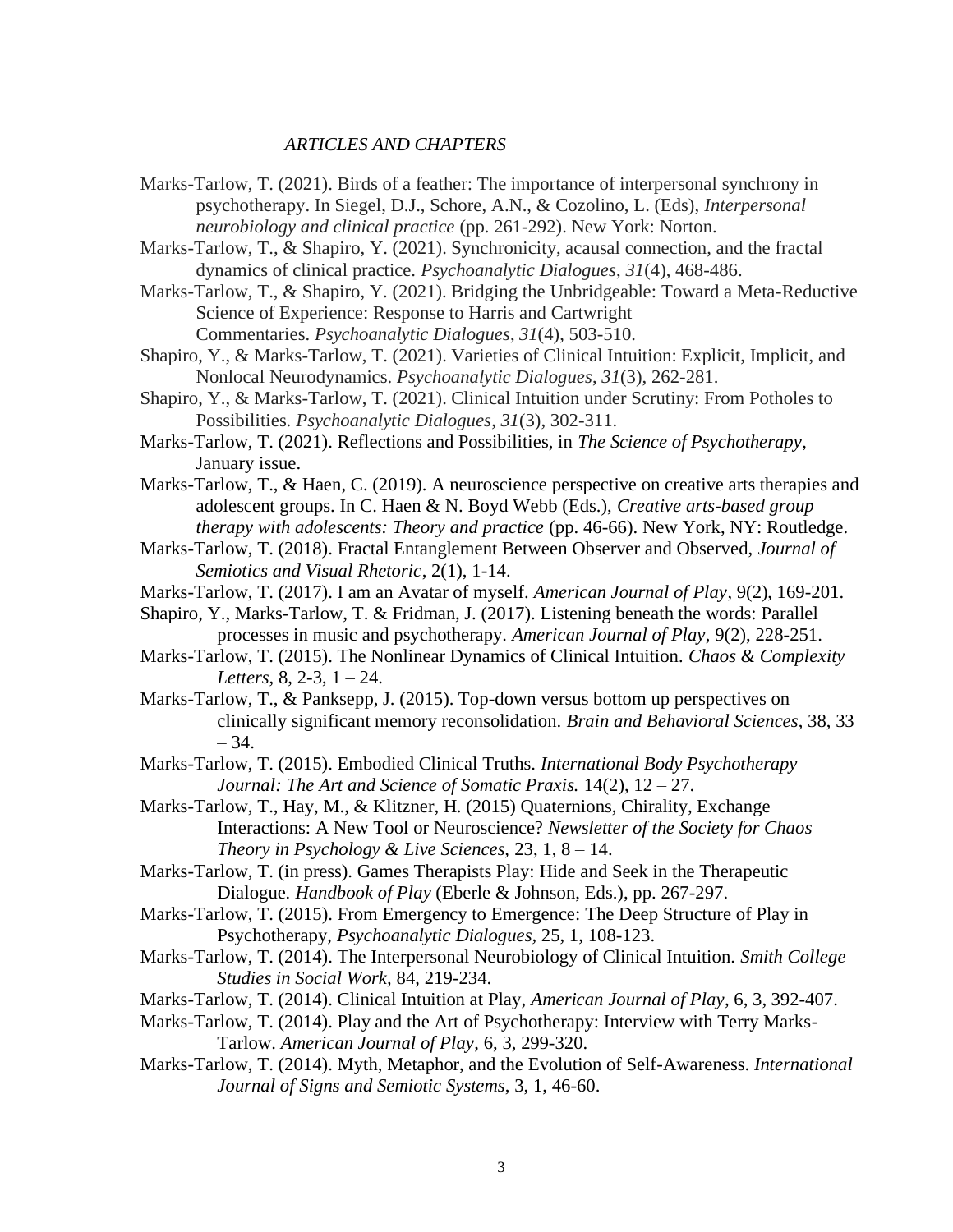Marks-Tarlow, T. (2014). Brain Science as the Analytic Fourth: Commentary on Paper by Michael J. Gerson. *Psychoanalytic Dialogues*, 24, 238-248.

- Marks-Tarlow, T. (2012). The Play of Psychotherapy, *American Journal of Play*, 4, (3), 352- 377.
- Marks-Tarlow, T. (2012), Fractal Geometry as a Bridge between Realms. In *On the Borders of Complexity*, Orsucci, F. & Sala, N (Eds.), Nova Science: Hauppauge, N.Y.

Marks-Tarlow, T. (2012). *Review of Joseph Dodds' "Psychoanalysis and Ecology at the Edge of Chaos," International Journal of Psychoanalytic Self Psychology*, 7, 1–8.

- Marks-Tarlow, T. (2011), Merging and Emerging: A Nonlinear Portrait of Intersubjectivity during Psychotherapy, *Psychoanalytic Dialogues, 21 (1),* 110-127.
- Marks-Tarlow, T. (2011), Cracked Orlando: drama per musica *e* fractals, *Chaos and Complexity Letters, Vol 5, Issue 3*.
- Marks-Tarlow, T. (2010),The Fractal Self at Play, *American Journal of Play, 3, (1)*, 31-62.
- Marks-Tarlow, T. (2008), Living on Fractal Time, in *Simultaneity: Temporal Structures and Observer Perspectives*, Vrobel, S., Rössler, O. & Marks-Tarlow, T., Eds.
- Marks-Tarlow, T. (2008), "Riddle of the Sphinx: A Paradox of Self-Reference Revealed and Reveiled." In Reflecting Interfaces: The Complex Coevolution of Information Technology Ecosystems. Hershey, PA: Idea Group.
- Marks-Tarlow, T. (*2008*), "Alan Turing Meets the Sphinx: Some New and Old Riddles," *Chaos & Complexity Letters, 3,(1),*83-95.
- Marks-Tarlow, T. (2004), Semiotic Seams: Fractal Dynamics of Reentry, *Cybernetics & Human Knowing, 11, (1), 49-62.*
- Marks-Tarlow, T. (2003) The Certainty of Uncertainty, *Psychological Perspectives*, *45*, 118-130.
- Marks-Tarlow, T., Robertson, R., & Combs, A. (2002). Varela and Uroborus: The psychological significance of reentry. *Cybernetics & Human Knowing*, *9*(2), 31–47.
- Marks-Tarlow, T & Martinez, M. (2002). Commemorative: Francisco Varela (1946-2001), Society for Chaos Theory in Psychology & Life Sciences Newsletter, Vol.9, No. 2, 3-5.
- Marks-Tarlow, T. (1999) The Self as a Dynamical System, *Nonlinear Dynamics, Psychology, and Life Sciences*, *3* (4), 311-345.
- Marks-Tarlow, T. (1995). The Fractal Geometry of Human Nature. In Robertson & Combs (Eds.), *Proceedings from the First Conference of the Society for Chaos Theory in Psychology and the Life Sciences*, Erlbaum, Mahway, NJ.
- Marks-Tarlow, T. (1993). A New Look at Impulsivity: Hidden Order Beneath Apparent Chaos? In McCown, Johnson, & Shure (Eds.), *The Impulsive Client: Theory, Research, and Practice,* American Psychological Association, WA, D.C.
- Marks, T. (1989). "Creativity Inside Out: From Theory to Practice, *Creativity Research Journal*, *2*, 204-220.
- Hammen, C., Mayol, A., deMayo, R., Marks, T. (1986), "Initial Symptom Levels and the Life Event- Depression Relationship", *Journal of Abnormal Psychology*, *95,* 114-122.
- Hammen, C., Marks, T., deMayo, R. & Mayol, A. (1985), "Self-Schemas and Risk for Depression", *Journal of Personality and Social Psychology*, *49*, 1-12.
- Hammen, C., Marks, T., Mayol, A. & de Mayo, R. (1985), "Depressive Self-Schemas, Life Stress, and Vulnerability to Depression," *Journal of Abnormal Psychology, 94*, 308-319.
- Marks, T. & Hammen C. (1982), "Interpersonal Mood Induction: Situational and Individual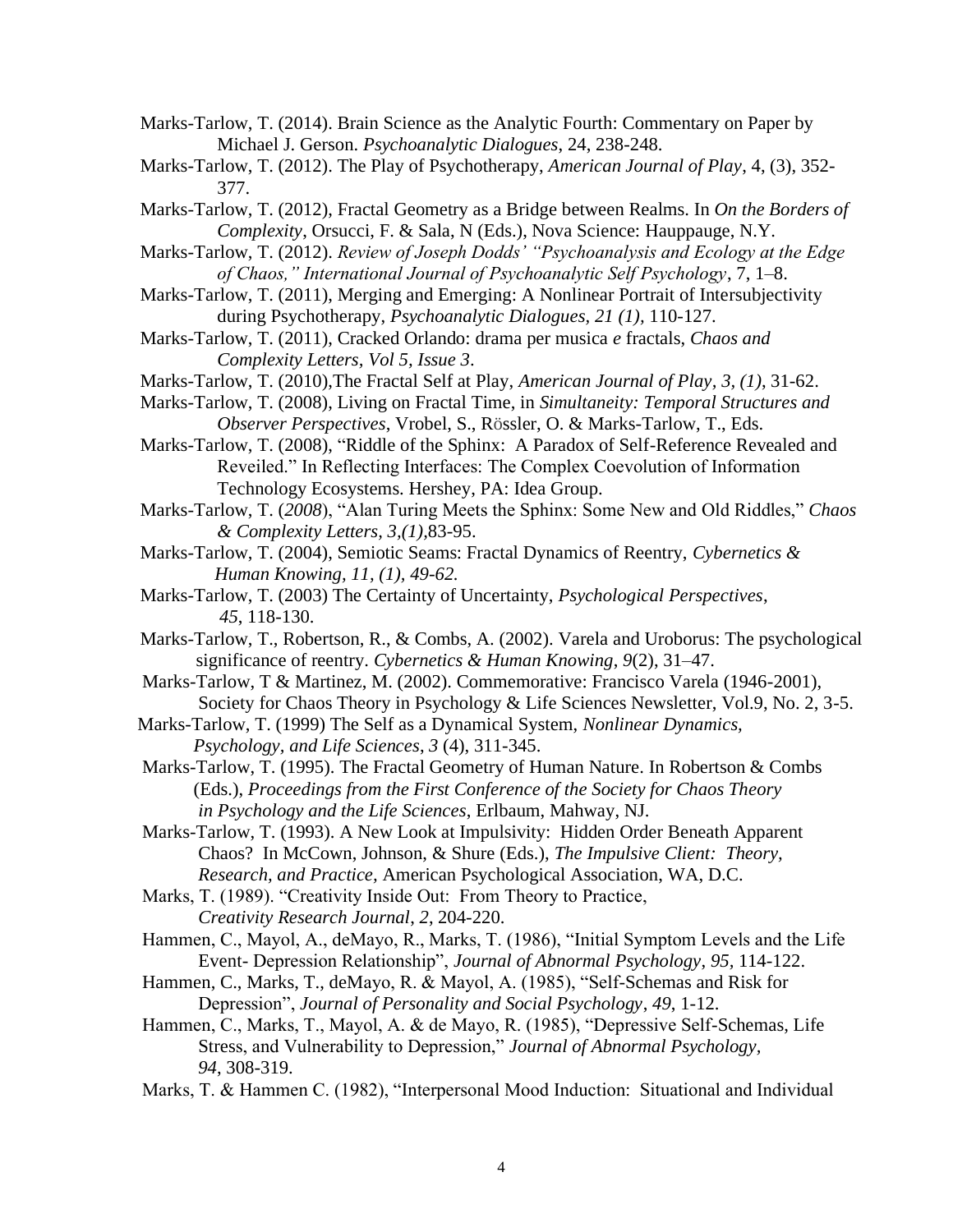Determinants", *Motivation and Emotion*, *6*, 387-399.

 Marks, T. & Lampert, R. (1984 to 1987) Co-Founder and Co-Editor, *The Gestalt Journey*, Bi-monthly Gestalt Journal for the Los Angeles Community

## *TALKS AND TRAININGS*

- Marks-Tarlow, T. (2022). Clinical Intuition, Positivity, and Growth Models, Hypnosis Motivation Institute, Los Angeles, California, January 11<sup>th</sup>.
- Marks-Tarlow, T. (2021). Attachment, Interpersonal Neurobiology and Affect Regulation. Hypnosis Motivation Institute, Los Angeles, California, November 11<sup>th</sup>.
- Marks-Tarlow, T. (2021). Leaning In & Leaning Out: Somatic Dance of Intuition, Expressive Arts Conference, New York City, November 3-21.
- Marks-Tarlow, T. (2021). Intuition Inside Out: Flashes, Hunches, and Gut Feelings in Mind, Body, and Brain. A 4-part seminar given online through Embodied Philosophy, June 21 – July 19.
- Marks-Talrow, T. (2020). The Role of Fractals in Spiritual Expansion. Be Strong Families Webinar Series, December 7<sup>th</sup>.
- Marks-Tarlow, T. (2020). The Interpersonal Neurobiology of Clinical Intuitive Flashes, Hunches, and Gut Feelings. ANZAP, Streaming Live, July 25<sup>th</sup>.
- Marks-Tarlow, T. (2020). Paradoxes of Neuroplasticity. Insight Center, Los Angeles, March 14.
- Marks-Tarlow, T. (2019). A Fractal Epistemology to Expand Consciousness. Society for Consciousness Studies Conference, Yale Divinity School, May 31-June 2.
- Marks-Tarlow, T. (2019). Peeling the Onion: A Fractal Epistemology for Transpersonal Psychology. Association for Transpersonal Psychology Conference, Asilomar, Pacific Grove, California, April 12-14.
- Marks-Tarlow, T. (2019). Understanding Interpersonal Neurobiology: A Complete Relational Perspective. Insight Center, Los Angeles. April 20.
- Marks-Tarlow, T. (2019). Awakening Clinical Intuition: The Neurobiology of Flashes, Hunches, and Gut Feelings. Kripalu, Massachusetts, March 8-10.
- Marks-Tarlow T. (2018). Clinical Intuition if the Body's Flower of Compassion and Creativity. United States Association for Body Psychotherapy Conference, Santa Barbara, California, November 2.
- Marks-Tarlow, T. (2018). Ordinary and Extraordinary Dimensions of Clinical Intuition. Pacifica Health Care Center, September 7.
- Marks-Tarlow, T. (2018). Mask of Self-Deception: Addressing Fantasy and Illusion in Psychotherapy. Insight Center, Los Angeles, June 23.
- Marks-Tarlow, T. (2018). About Time…Insight Center, Los Angeles. March 24.
- Marks-Tarlow, T. (2017). Clinical Intuition to Enhance a Creative Practice: The Beginner's Mind – Part I, Flowering into Wisdom – Part II, 27th Annual Renfrew Center Conference: Feminist Relational Perspectives and Beyond: Integrating Science, Creativity and Clinical Wisdom, November 10 – 12, Philadelphia, PA
- Marks-Tarlow, T. (2017). Mindfulness and Creativity Tools to Heal the Body and Transform the Mind. PESI Seminar, Sacramento, February 17, San Francisco, February 20, Roseville, April 21, Bloomington, MN, April 24.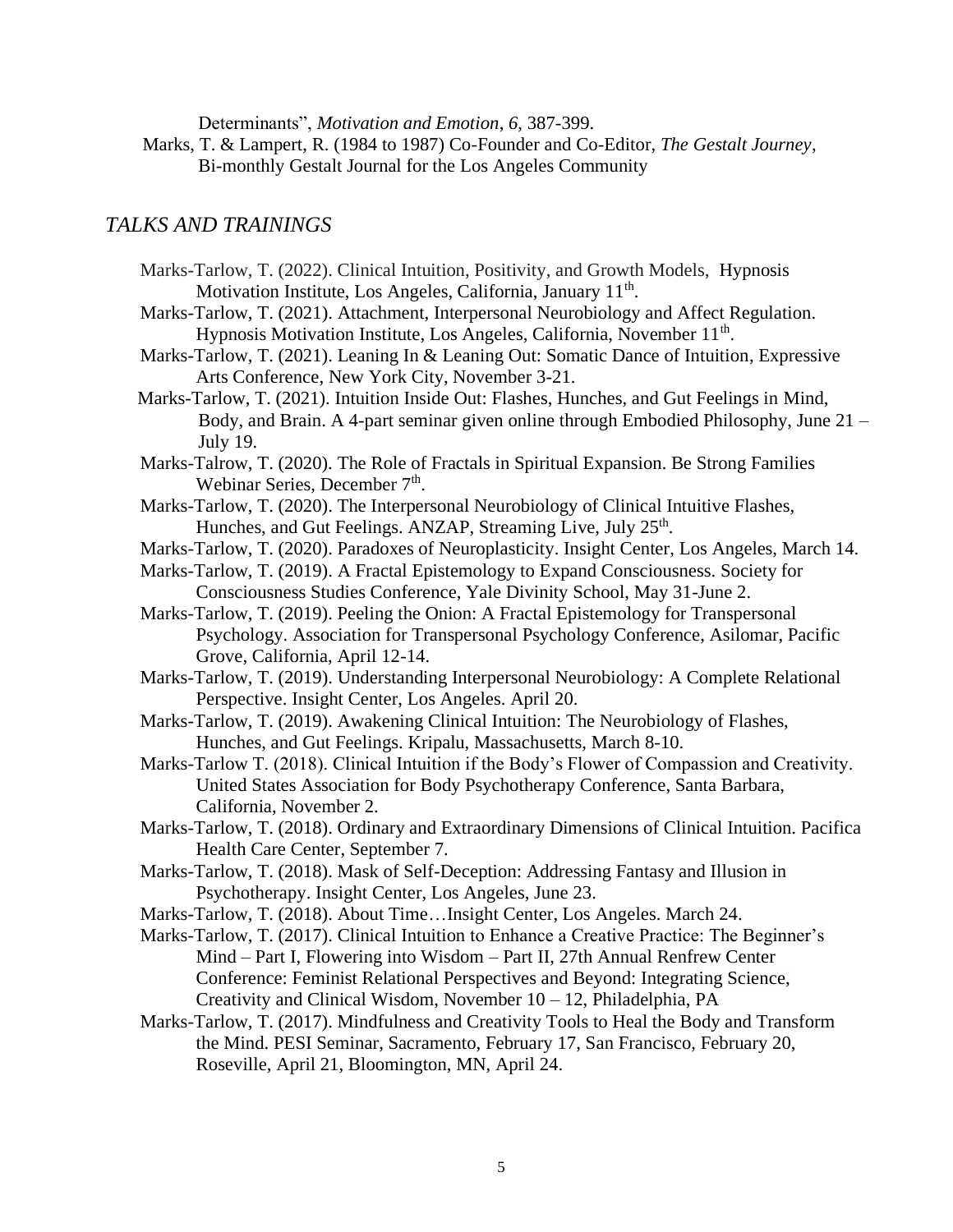- Marks-Tarlow, T. (2017). Accessing Creative Practices through Developing Clinical Intuition. Goddard College Expressive Arts Workshop, March 18.
- Marks-Tarlow, T. (2017). Wacky World of Fractals. The Insight Center, Los Angeles, CA, February 25.
- Marks-Tarlow, T. (2017). San Fernando Valley Chapter, California Association of Marriage and Family Therapists, New Beginnings: Annual Experiential Event, Creativity Tools for a Mindful Practice, January 22.
- Marks-Tarlow, T. (2016). Beyond Safety and into Play. The Insight Center, Los Angeles, CA, June 4.
- Marks-Tarlow, T. (2016). Seemed Like the Right Call at the Time: Good Intuition or Bad Judgment. The Insight Center, Los, Angeles, CA, March 22.
- Marks-Tarlow, T & Victoria Stevens (2015). Being Creativity. Sponsored by the Insight Center at the Olympic Collection, Los Angeles, CA, October 24.
- Marks-Tarlow, T. (2015). Plenary panel with Daniel Goldin and Joye Weisel-Barthe, Making Ourselves Up—Stories in the Clinical Situation International Association for Psychoanalytic Self-Psychology, Omni Hotel at California Plaza, October 15 - 18.
- Marks-Tarlow, T. (2015). Sanville Institute Conference, Jean Sanville Day. Awakening Clinical Intuition: The Neurobiology of Flashes, Hunches, and Gut Feelings. Jewish Community Center, San Francisco, April 25.
- Marks-Tarlow, T. (2015). Expressive Media Spring Institute Conference, Keynote Presentation: From Creative Expression to Transformation, Washington, DC, April 10-12.
- Marks-Tarlow, T. (2015). UCLA Interpersonal Neurobiology Conference: Play, Creativity, Mindfulness and Neurobiology in Psychotherapy; Awakening Clinical Intuition: In Search of Creativity and Play, March 6, 7, 8.
- Marks-Tarlow, T. (2014 to present). Awakening Clinical Intuition. A 10 session workshop series, Santa Monica, CA.
- Marks-Tarlow, T. (2014). Clinical Intuition in Psychotherapy: The Neurobiology of Flashes, Hunches, and Gut Feelings. Long-Beach/South Bay Chapter of California Association of Marriage and Family Therapists, February 14
- Marks-Tarlow, T. (2014). Clinical Intuition in Psychotherapy: The Neurobiology of Embodied Response, Seminar, October 4<sup>th</sup>-5<sup>th</sup>, Sydney, Australia
- Marks-Tarlow, T. and Shiffman, M. (2014). Mindfulness, Chaos & Uncertainty: Working our Edge in the Face of the Unknown. Insight Center, Los Angeles, May 31st.
- Marks-Tarlow, T. (2014). Clinical Intuition in Psychotherapy. University of Southern California, April 22<sup>st</sup> lecture
- Marks-Tarlow, T. (2014). Enhancing Clinical Intuition in Psychotherapy. The Center for the Study of Women's Psychology, Brentwood, May 31st
- Marks-Tarlow, T. (2013), Clinical Intuition in Psychotherapy: The Neurobiology of Embodied Response, Affect Regulation Conference: Clinical Applications, New York City.
- Marks-Tarlow, T. (2013), Clinical Intuition in Psychotherapy: The Neurobiology of Flashes, Hunches, and Gut Feelings, Santa Monica, CA.
- Marks-Tarlow, T. (2013), The Importance of Clinical Intuition in Psychotherapy with Children and Adolescents, Saturdays at the Center, Reiss Davis Child Study Center.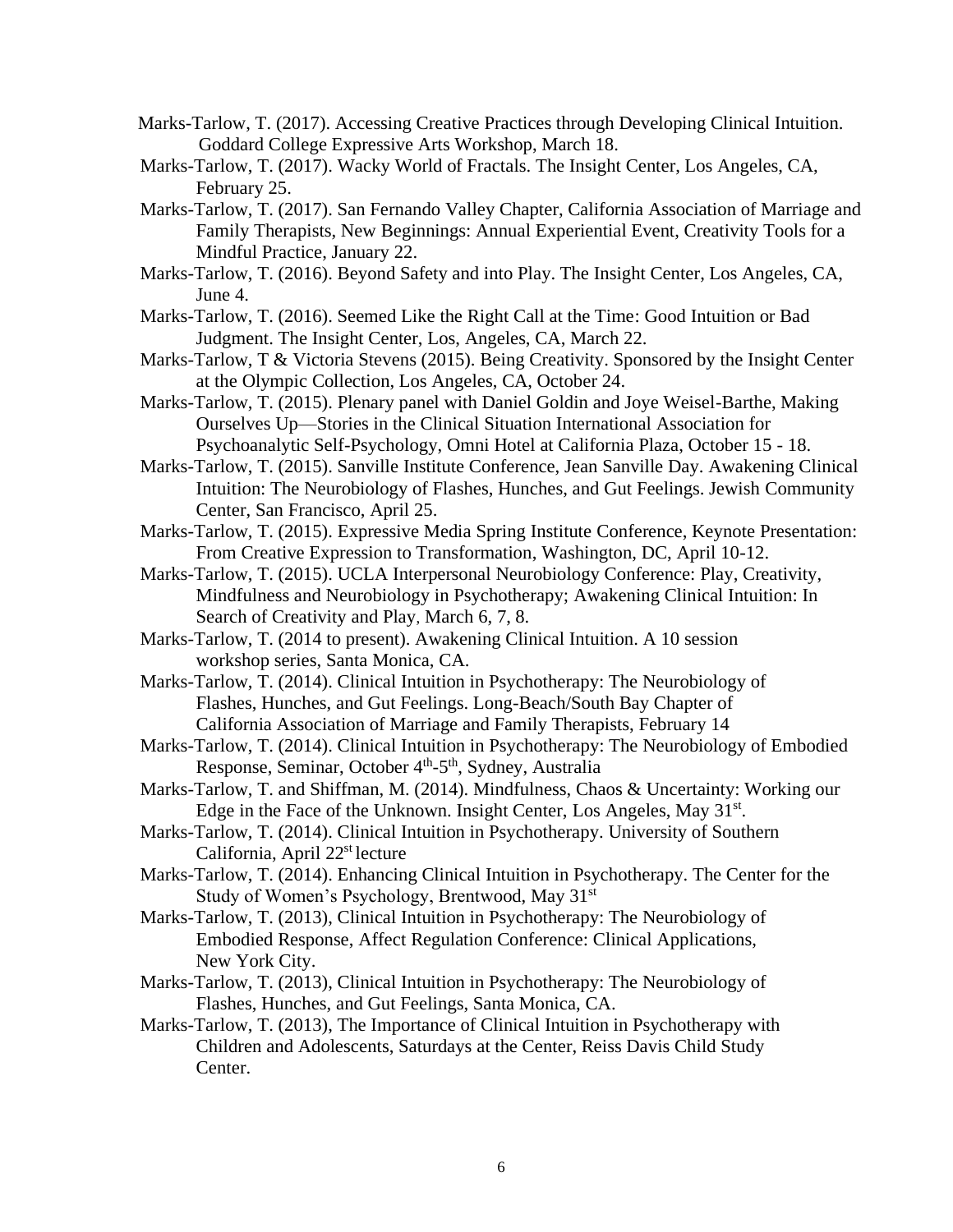- Marks-Tarlow, T. (2013), Flashes, Hunches, and Gut Feelings in Clinical Practice, Master Class, Advanced Psychodynamic Psychotherapy Alumni Association, St. Louis psychoanalytic Institute, St. Louis, MO.
- Marks-Tarlow, T. (2012). Psychotherapy, Fractals and Complexity. Keynote Speaker for Complexity, Psychoanalysis and Society, Tavistock Policy Seminars, London.
- Marks-Tarlow, T. (2012). "The Transformative Power of Art." StoryCon at the Global Alliance for Transformational Entertainment Conference, Saban Theater, Beverly Hills, California.
- Marks-Tarlow, T. (2012). "Clinical Intuition—What is it Really?" Los Angeles Society of Clinical Psychologists, Continuing Education Program.
- Marks-Tarlow, T. (2012). Igniting Children's Passions: The Value of Children's Imaginative Play, Saturdays at the Center, Reiss Davis Child Study Center/
- Brenner, G. & Marks-Tarlow, T. (2012), "The Complexity of Trauma, Theory and Therapy—Theoretical and Therapeutic Approaches, Invited Address, Division 39, American Psychological Association, Orlando, Florida.
- Marks-Tarlow, T. (2011), "Cracked Orlando, drama per musica e fractals," Society for Chaos Theory in Psychology Annual Convention, Chapman University, Orange, California.
- Marks-Tarlow, T. (2009). "Feeling through the Dark: The Importance of Clinical Intuition," Los Angeles County Psychological Convention, Los Angeles, California
- Marks-Tarlow, T. (2009). "Minding your Health and Happiness: The Mind/Body Connection to Handling Stress," LA County Psychological Association Mind/Body Health Awareness Campaign, Santa Monica Red Cross
- Marks-Tarlow, T. (2008). "Merging and Emerging: A Nonlinear Portrait of Intersubjectivity during Psychotherapy," UCLA Attachment Conference, Los Angeles, California
- Marks-Tarlow, T. (2008). "Chaotic Minds: Utilizing Fractal Metaphors," Los Angeles County Psychological Convention, Los Angeles, California
- Marks-Tarlow, T. (2008). Accessing Intuition in Response to Attention Deficit Hyperactivity Disorder," CHADD, West Los Angeles Chapter
- Mirow, S. & Marks-Tarlow, T. (2008). "From Simplicity to Complexity: Attachment and Attunement," Society for Chaos Theory in Psychology Annual Convention, Virginia Commonwealth University
- Marks-Tarlow, T. (2007). "Self-Similarity: Nature's Stamp of Identity," Society for Chaos Theory in Psychology Annual Convention, Chapman University
- Marks-Tarlow, T. (2006). "A Complexity Model of Dissociative Processes," International Society for the Study of Dissociation Conference, Los Angeles
- Marks-Tarlow, T. (2006). "Utilizing Fractal Time," Society for Chaos Theory in Psychology Annual Convention, Johns Hopkins University, Baltimore, Maryland
- Marks-Tarlow, T. (2006). "The Yoga of Psychotherapy," Los Angeles County Psychological Convention, Los Angeles, California
- Marks-Tarlow, T. (2005). "Title: The Myth of Psyche Through Nonlinear Eyes," Society for Chaos Theory in Psychology Annual Convention, Mile High Conference, Denver
- Marks-Tarlow, T. & Combs, A. (2004), "James' Radical Empiricism, the Buddhist Empty Self,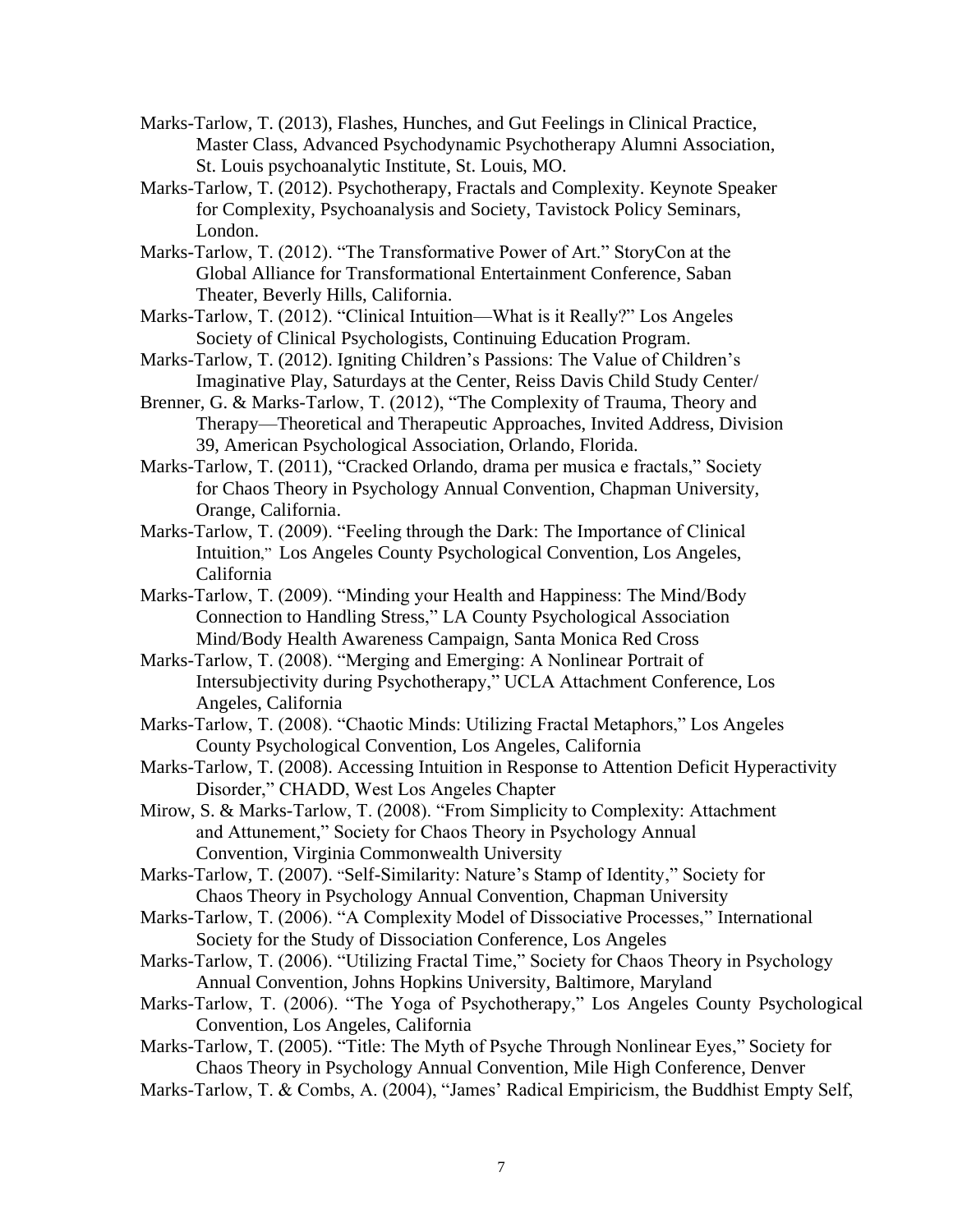and G. Spencer-Brown's *Laws of Form",* Towards a Science of Consciousness, Tucson, Arizona

- Marks-Tarlow, T. (2003). "Slouching Towards New Paradigms," Society for Chaos Theory in Psychology Annual Convention, Boston, Massachusetts
- Marks-Tarlow, T., Bird, R., Soyer-Owens, S., (2003). "The Experience of Hyperdimensionality," Symposium, Society for Chaos Theory in Psychology Annual Convention, Boston, **Massachusetts**
- Marks-Tarlow, T., Robertson, R. & Combs, A. (2002) "The Psychological Significance of Reentry,"  $16<sup>th</sup>$  European Meeting on Cybernetics and Systems Research, Vienna, Austria
- Marks-Tarlow, T. (2002) "Fractals in Direct Clinical Interventions During Individual Psychotherapy," For Chaos Theory in Psychology Annual Convention, Portland, Oregon
- Marks-Tarlow, T. (2002) "Fractal Dynamics of Psychological Boundaries," Clinical Symposium, Society For Chaos Theory in Psychology Annual Convention, Portland, Oregon
- Marks-Tarlow, T. (2002) "Nonlinear World of Dr. Seuss," Society For Chaos Theory in Psychology Annual Convention, Milwaukee, Wisconsin, 2001
- Marks-Tarlow, T. "Nonlinear Wisdom of Uncertainty," Woman's Clinic, Beverly Hills, California
- Marks-Tarlow, T. (2000) "Paradox Lost and Paradox Gained," Society For Chaos Theory in Psychology Annual Convention, Philadelphia, Pennsylvania
- Marks-Tarlow, T. and Robertson, R. (1999) "Spencer-Brown and The Uroboros," Society For Chaos Theory in Psychology Annual Convention, Berkeley, California
- Marks-Tarlow, T. (1998) "To Be and Not to Be: The Self, Fractal Boundaries, and Paradoxes of Self-Reference," Society For Chaos Theory in Annual Convention, Boston, Massachusetts
- Marks-Tarlow, T. (1994) "The Chaos of Creativity," American Psychological Association Annual Convention, Los Angeles, California
- Marks, T. (1993) "Chaos Theory: Understanding the Hidden Order of Disorder," Southern California Counseling Center, Los Angeles, California
- Marks, T. (1992) "Exploring Woman's Creativity," Awakening the Whole Woman Conference, Los Angeles, California
- Marks, T. (1992) "Guided Imagery and Gestalt Therapy," All day workshop, Gestalt Therapy Institute of Los Angeles

## *Editorial*

- 2017 Guest Editor, *American Journal of Play*
- 2012 to Present, Ad Hoc Reviewer, *American Journal of Play*
- 2011 to Present, Ad Hoc Reviewer, *Psychoanalytic Dialogues*
- 2010 Ad Hoc Reviewer, Open *Behavioral Science Journal Review*
- 2010 Ad Hoc Reviewer, *Weather, Climate and Society*
- 2009 Book Reviewer, Routledge Press
- 1998 to present, Ad Hoc Reviewer, *Nonlinear Dynamics, Psychology*, *and Life Sciences*
- 1993 to 1999, Author, "Board of Psychology Happenings," *The L. A. Psychologist*
- 1991 to 1997, Ad Hoc Reviewer, *Creativity Research Journal*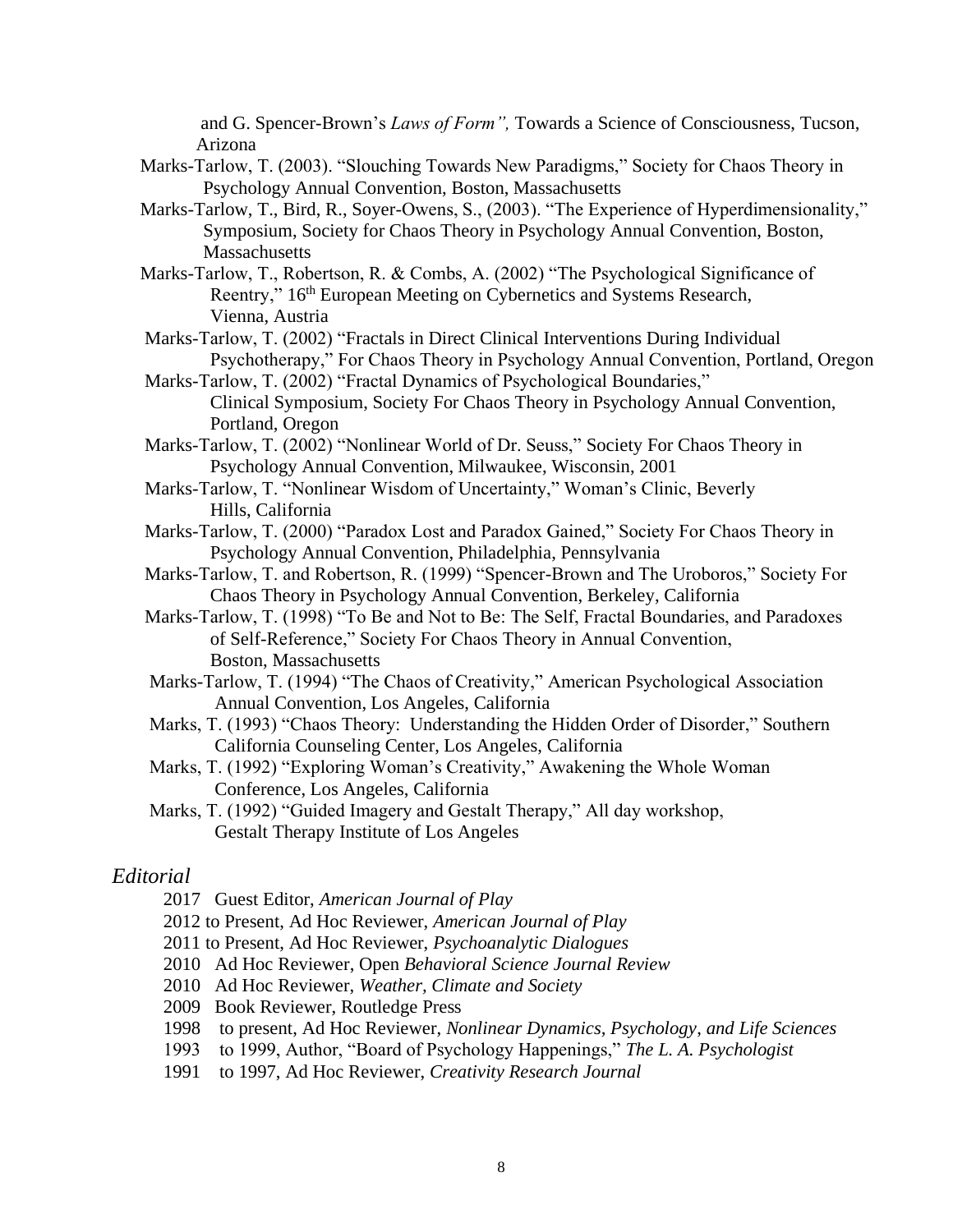### *Arts*

- 2018 Miniature Art Show, ShockBoxx Gallery, February 24 March 4, Hermosa Beach
- 2018 LOVE MATTERS Group Show, IVAN Gallery, February 4 March 11, Los Angeles
- 2018 Light and Shadow, Blue 7 Collective, December 7 February 3, Santa Monica, CA
- 2017 The Brain Art Event, Fundraiser for the Chiari Project, November 14, Santa Monica Airport Studios, Santa Monica, CA
- 2017 Curator and Co-Producer, Mirrors of the Mind 6: The Psychotherapist as Artist, a juried exhibition of visual and performing arts, Art Share LA, Los Angeles, CA
- 2017 Destination California, Santa Monica Art Studios, September 15- October 15, Santa Monica, CA,
- 2017 Librettist, Cracked Orlando, drama per multimedia e fractals, Lincoln Center, New York City, March 23, 24, 25
- 2017 Abstract 1, Group Show, Beyond the Lines Gallery, March, Bergamot Station, Santa Monica, CA
- 2016 Curator and Co-Producer, Mirrors of the Mind 5: The Psychotherapist as Artist, a juried exhibition of visual and performing arts, Art Share LA, Los Angeles, CA
- 2016 Grayscale Wonderland II, February, Group Show, bG Gallery, Bergamot Station, Santa Monica, CA
- 2015 Curator and Co-Producer, Mirrors of the Mind 4: The Psychotherapist as Artist, a juried exhibition of visual and performing arts, Art Share LA, Los Angeles, CA
- 2014 Curator and Co-Producer, Mirrors of the Mind 3: The Psychotherapist as Artist, a juried exhibition of visual and performing arts, Art Share LA, Los Angeles, CA
- 2013 Curator and Co-Producer, Mirrors of the Mind 2: The Psychotherapist as Artist, a juried exhibition of visual and performing arts, Art Share LA, Los Angeles, CA
- 2012 Curator and Producer, Mirrors of the Mind: The Psychotherapist as Artist, a juried exhibition of visual and performing arts, Gus Harper Gallery, Culver City, CA
- 2010 Author, libretto, Cracked Orlando, *drama per musica e fractals*, Opera composed by Jonathan Dawe. Premiered with Company XIV ballet, October 15-17, Columbia University, Italian Academy, New York City
- 2009 Drawing Exhibit, Shakti's Elements, Santa Monica, California
- 2009 Producer, Children's Dance Performance, Shakti's Elements, Santa Monica, California
- 2008 Book Illustrator, *Psyche's Veil*
- 2005 Drawing Exhibit, Waterlily Café, Topanga, California
- 2003-2009 Curator, Children's Art Exhibit, Topanga Elementary School, Topanga Canyon Gallery, Topanga, California
- 1997 City Hearts Staff Training (artists working with high risk youth), Topanga, California
- 1995 Creativity Consultant Proposed Milken Museum of Creativity, Santa Monica, California
- 1990 to 1996, Research Scientist, Creativity Research Center of Southern California, Fullerton, California
- 1989 Advisory Board and Proposal Co-author "Aunt Sonia's World", a 12-part television series designed to stimulate children's creativity, Public Broadcasting Station, Los Angeles
- 1984 to 1990, Consulting Psychologist, Gifted Program, Lawndale School District, California